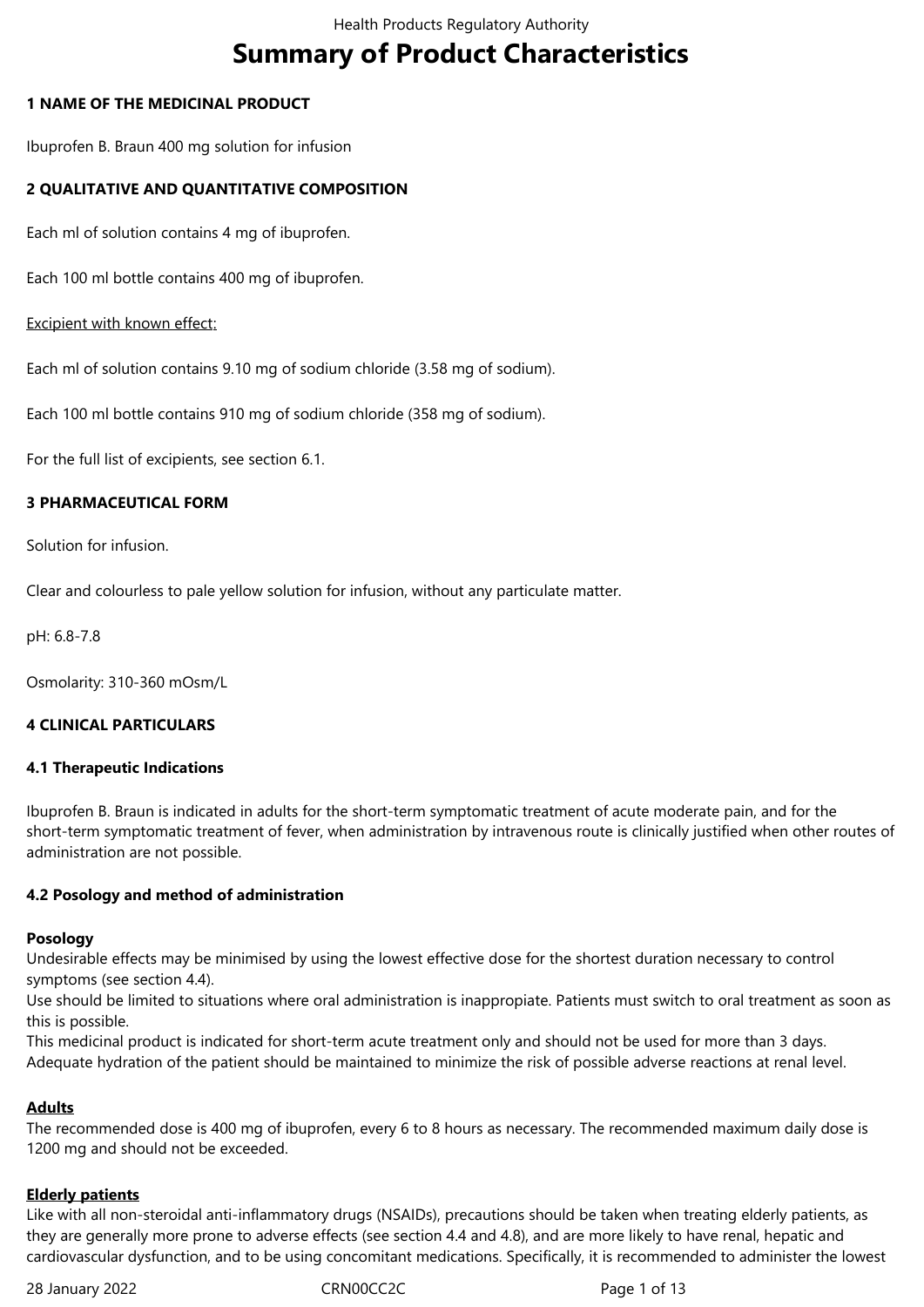effective dose for the shortest duration necessary to control symptoms for this population. Treatment should be reviewed at regular intervals and discontinued if no benefit is seen or intolerance occurs.

### **Renal insufficiency**

Precautions should be taken when NSAIDs are used in patients with renal insufficiency. In patients with mild or moderate renal impairment the initial dose should be reduced and be kept as low as possible for the shortest duration necessary to control symptoms and renal function monitored. This medicinal product is contraindicated in patients with severe renal insufficiency (see section 4.3).

### **Hepatic insufficiency**

Precautions should be taken when NSAIDs are used in this population although differences in the pharmacokinetic profile have not been observed. Patients with mild or moderate hepatic insufficiency should start the treatment with reduced doses, the dose should be kept as low as possible for the shortest duration necessary and they should be carefully monitored. This medicinal product is contraindicated in patients with severe hepatic insufficiency (see section 4.3).

### **Paediatric population**

This medicinal product should not be used in children and adolescents. The use of Ibuprofen B. Braun has not been studied in children and adolescents. Therefore, the safety and efficacy have not been established.

### **Method of administration:**

For intravenous use. Ibuprofen B. Braun should only be administered by qualified healthcare professionals in an environment where appropriate equipment is available (during treatment).

The solution should be administered as an intravenous infusion over 30 minutes.

# **4.3 Contraindications**

- · Hypersensitivity to the active substance, to other NSAIDs or to any of the excipients listed in section 6.1;
- · A history of bronchospasm, asthma, rhinitis, angioedema or urticaria associated with taking acetylsalicylic acid (ASA)or other non-steroidal anti-inflammatory drugs (NSAIDs);
- · Conditions involving an increased tendency or active bleeding such as thrombocytopenia;
- · Active, or history of recurrent peptic ulcer/haemorrhage (two or more distinct episodes of proven ulceration or bleeding);
- · History of gastrointestinal bleeding or perforation, related to previous NSAIDs therapy;
- · Cerebrovascular or other active bleeding;
- · Severe hepatic or renal insufficiency;
- · Severe heart failure (NYHA Class IV);
- · Severe dehydration (caused by vomiting, diarrhoea or insufficient fluid intake);
- · Pregnancy, in the last trimester (see section 4.6).

# **4.4 Special warnings and precautions for use**

Undesirable effects may be minimised by using the lowest effective dose for the shortest possible time necessary to control symptoms (see section 4.8).

Concomitant use of Ibuprofen B. Braun with NSAIDs, including cyclooxygenase-2 selective inhibitors (Coxib), should be avoided.

The frequency of the adverse reactions to NSAIDs is increased in elderly patients, especially gastrointestinal bleeding and perforation, which may be fatal (see section 4.8).

# *Gastrointestinal risks:*

GI bleeding, ulceration or perforation, which can be fatal, have been reported during treatment with all NSAIDs with or without warning symptoms or a previous history of serious GI events.

The risk of GI bleeding, ulceration or perforation is higher with increasing NSAID doses in patients with a history of ulcer, particularly if complicated with haemorrhage or perforation (see section 4.3), and in the elderly. These patients should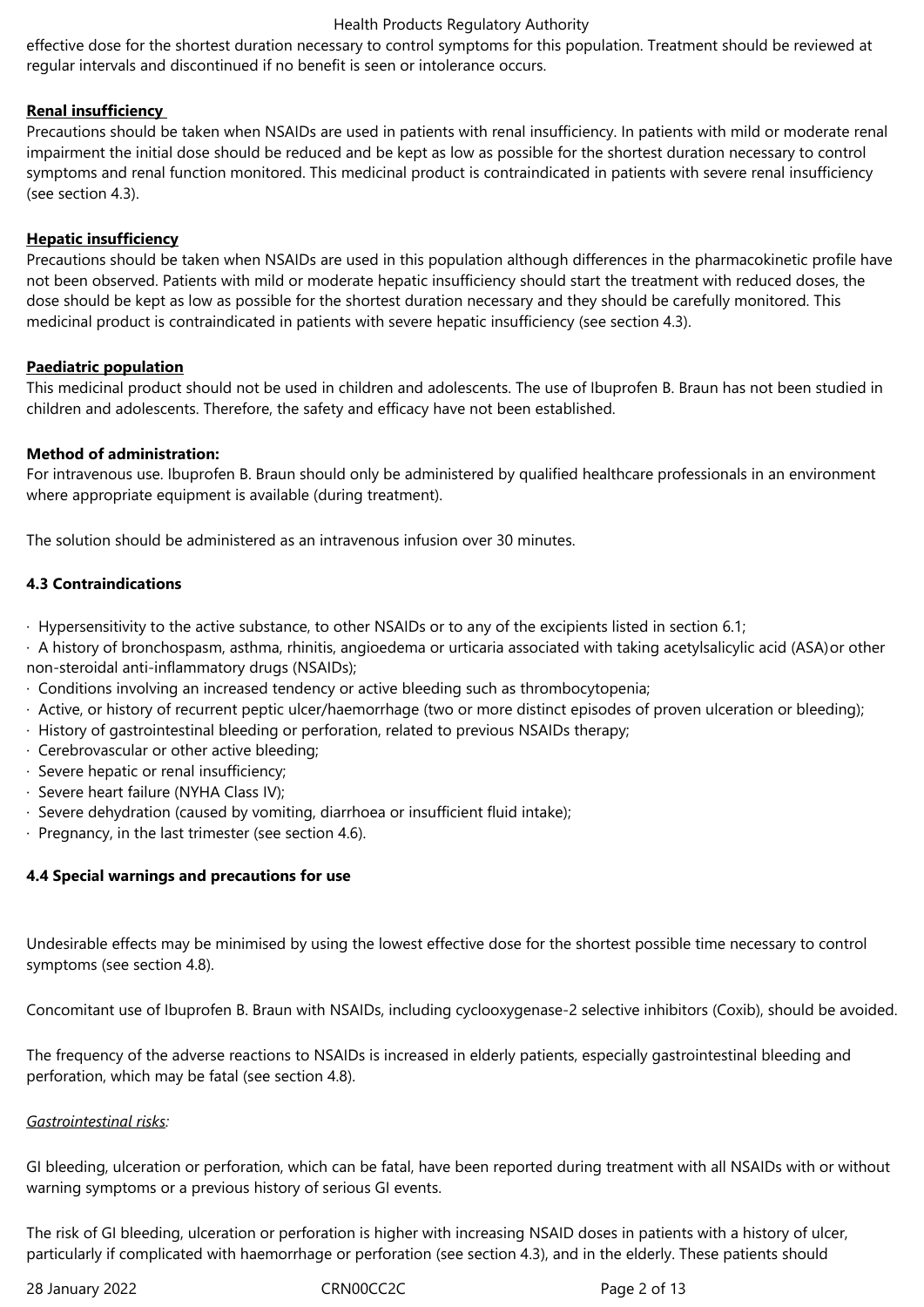commence treatment on the lowest dose available. Combination therapy with protective agents (e.g. misoprostol or proton pump inhibitors) should be considered for these patients, and also for patients requiring concomitant low dose acetylsalicylic acid (ASA), or other drugs likely to increase the gastrointestinal risk (see below and section 4.5).

Patients with a history of GI toxicity, particularly in the elderly, should report any unusual abdominal symptoms (especially GI bleeding) particularly in the initial stages of treatment.

Caution should be advised in patients receiving concomitant medications, which could increase the risk of ulceration or bleeding, such as oral corticosteroids, anticoagulants such as warfarin, selective serotonin-reuptake inhibitors or anti-platelet agents such as acetylsalicylic acid (ASA) (see section 4.5).

When GI bleeding or ulceration occurs in patients receiving Ibuprofen B. Braun, treatment should be withdrawn (see section 4.3).

NSAIDs should be given with care to patients with a history of gastrointestinal disease (ulcerative colitis, Crohn's disease) as these conditions may be exacerbated (see section 4.8).

### *Cardiovascular and cerebrovascular effects:*

Clinical studies suggest that use of ibuprofen, particularly at a high dose (2400 mg/day) may be associated with a small increased risk of arterial thrombotic events (for example myocardial infarction or stroke). Overall, epidemiological studies do not suggest that low dose ibuprofen (e.g. ≤ 1200 mg/day) is associated with an increased risk of arterial thrombotic events.

Patients with uncontrolled hypertension, congestive heart failure (NYHA II-III), established ischaemic heart disease, peripheral arterial disease, and/or cerebrovascular disease should only be treated with ibuprofen after careful consideration and high doses (2400 mg/day) should be avoided.

Careful consideration should also be exercised before initiating long-term treatment of patients with risk factors for cardiovascular events (e.g. hypertension, hyperlipidaemia, diabetes mellitus, smoking), particularly if high doses of ibuprofen (2400 mg/day) are required.

### *Severe skin reactions:*

Serious skin reactions, some of them fatal, including exfoliative dermatitis, Stevens-Johnson syndrome, and toxic epidermal necrolysis have been reported very rarely in association with the use of NSAIDs (see section 4.8). Patients appear to be at highest risk for these reactions early in the course of therapy, the onset of the reaction occurring in the majority of cases within the first month of treatment. Acute generalised exanthematous pustulosis (AGEP) has been reported in relation to ibuprofen-containing medicinal products. Ibuprofen should be discontinued at the first appearance of signs and symptoms of severe skin reactions, such as skin rash, mucosal lesions, or any other sign of hypersensitivity.

### *Hepatic or renal insufficiency:*

Ibuprofen should be used with caution in patients with a history of liver or kidney disease and especially during simultaneous treatment with diuretics, as the inhibition of prostaglandins can cause fluid retention and renal function impairment. Ibuprofen should be administered in these patients at the lowest dose possible, and patient´s renal function should be regularly monitored.

In case of dehydration, ensure sufficient fluid intake. Use special caution in dehydrated patients, for example due to diarrhoea, such as dehydration could be a trigger factor for the development of kidney failure.

Regular use of analgesics, especially when combining of different analgesic substances, can lead to kidney damage with the risk of renal insufficiency (analgesic nephropathy). This risk is higher in the elderly and patients with renal insufficiency, heart failure, liver dysfunction and those taking diuretics or ACE inhibitors. After discontinuing NSAID therapy, patient's pre-treatment condition is usually restored.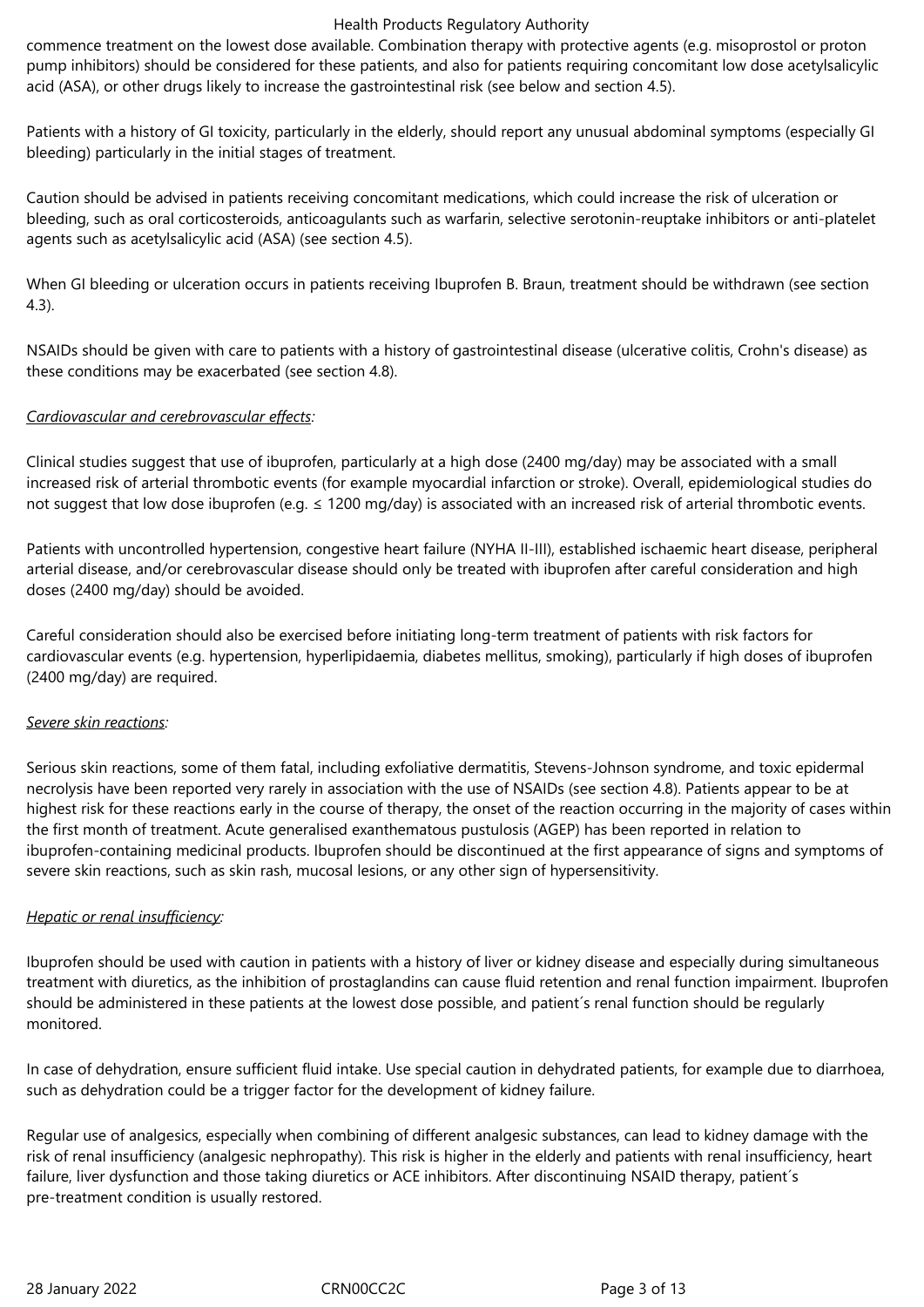As with other NSAIDs, ibuprofen can cause mild transient increases in some liver function parameters as well as significant increases in transaminases. If there is a significant increase in these parameters, treatment should be discontinued (see section 4.3).

# *Anaphylactoid Reactions:*

As standard practice during intravenous infusion, close patient monitoring is recommended, especially at the beginning of the infusion to detect any anaphylactic reaction caused by the active substance or the excipients.

Severe acute hypersensitivity reactions (e.g. anaphylactic shock) are very rarely observed. At the first signs of a hypersensitivity reaction following the administration of Ibuprofen B. Braun, therapy must be stopped and symptomatic treatment must be established. Medically required measures, in line with the symptoms, must be initiated by specialist personnel.

# *Respiratory disorders:*

Caution is required if this medicinal product is administered to patients suffering from, or with a previous history of, bronchial asthma, chronic rhinitis or allergic diseases since NSAIDs have been reported to cause bronchospasm, urticaria or angioedema in such patients.

# *Haematological Effects:*

Ibuprofen may temporarily inhibit the blood-platelet function (thrombocyte aggregation), increasing the bleeding time and the risk of haemorrhage.

Ibuprofen should only be used with particular caution in patients receiving ASA to inhibit platelet aggregation (see sections 4.5 and 5.1).

Patients with coagulation disorders or those undergoing surgery should therefore be monitored. Special medical vigilance is required for use in patients immediately after undergoing major surgery.

During prolonged ibuprofen administration, regular checking of liver values, kidney function, and blood counts is required. Ibuprofen should be used only after strict assessment of the benefit / risk in patients with congenital disorder of porphyrin metabolism (e.g. acute intermittent porphyria).

Through concomitant consumption of alcohol, active substance-related undesirable effects, particularly those that concern the gastrointestinal tract or the central nervous system, may be increased on use of NSAIDs.

Caution is required in patients with certain conditions, which may be made worse:

- In patients who react allergically to other substances, as an increased risk of hypersensitivity reactions occurring also exists for them on use of this medicinal product.
- In patients who suffer from hay fever, nasal polyps or chronic obstructive respiratory disorders as an increased risk exists for them of allergic reaction occurring. These may present as asthma attacks (so-called analgesic asthma), Quincke´s oedema or urticaria.

# *Aseptic Meningitis:*

Some cases of aseptic meningitis have been reported with the use of ibuprofen in patients with systemic lupus erythematosus (SLE). Although it is more likely to occur in patients with SLE and related connective tissue diseases, it has also been reported in some patients who do not have any underlying chronic disease. This therefore, should be taken into account when administering this treatment (see section 4.8).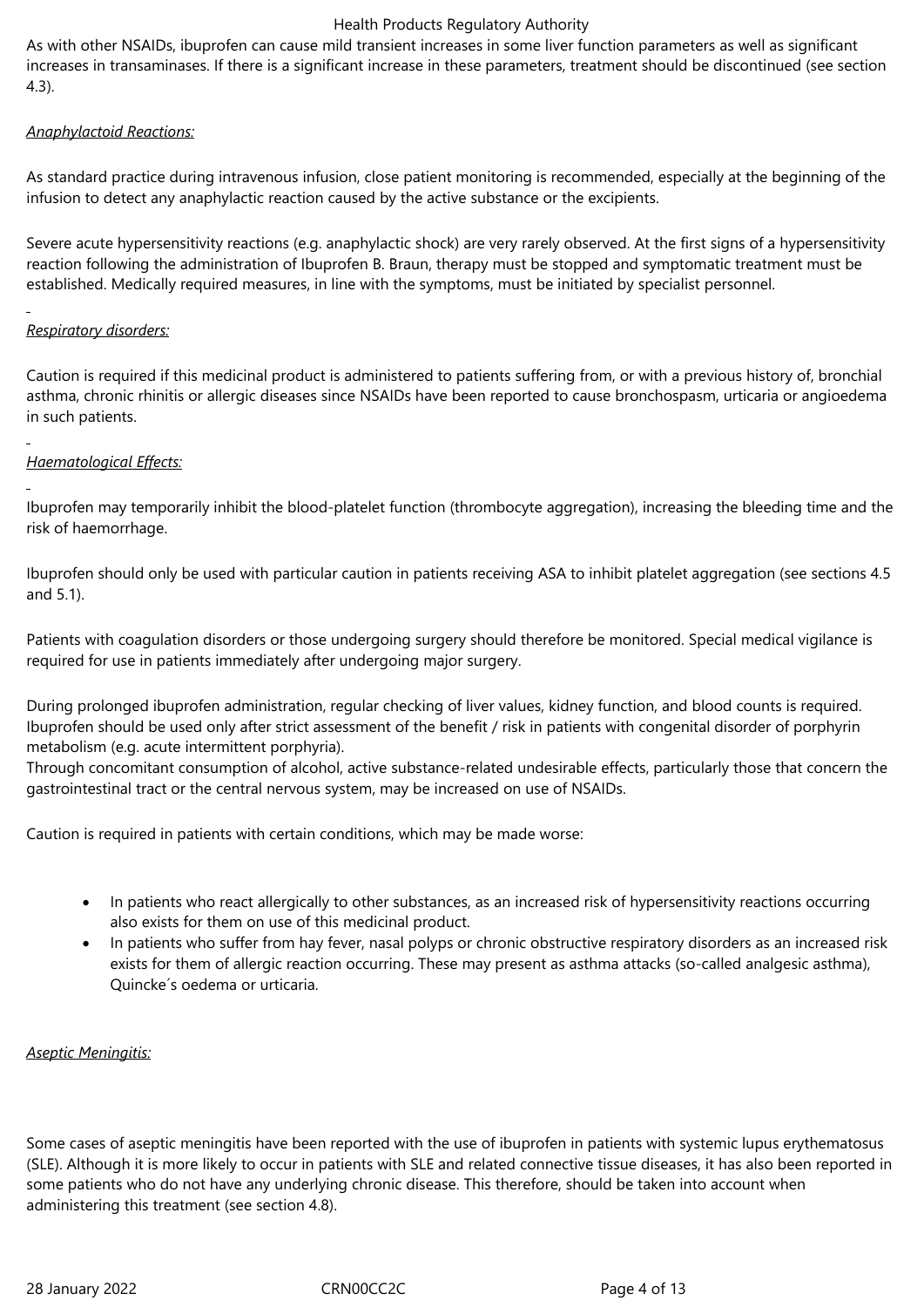# *Ophthalmological Effects:*

Blurred or diminished vision, scotomata, and changes in colour vision have been reported with oral ibuprofen. Discontinue ibuprofen if the patient develops such complaints, and refer the patient for an ophthalmologic examination that includes central visual fields and colour vision testing.

*Others:*

Prolonged use of painkillers may cause headache that must not be treated with increased doses of the medicinal product.

Exceptionally, varicella can cause serious cutaneous and soft tissues infectious complications. To date, the contributing role of NSAIDs in the worsening of these infections cannot be ruled out. Thus, it is advisable to avoid use of ibuprofen in case of varicella.

### *Masking of symptoms of underlying infections:*

Ibuprofen can mask symptoms of infection, which may lead to delayed initiation of appropriate treatment and thereby worsening the outcome of the infection. This has been observed in bacterial community acquired pneumonia and bacterial complications to varicella. When ibuprofen is administered for fever or pain relief in relation to infection, monitoring of infection is advised. In non-hospital settings, the patient should consult a doctor if symptoms persist or worsen.

### Interference with laboratory tests:

- bleeding time (may be extended for a day after discontinuation of therapy)
- blood glucose concentration (may decrease)
- creatinine clearance (may decrease)
- haematocrit or haemoglobin (may decrease)
- blood levels of urea nitrogen and serum creatinine and potassium (may increase)
- with liver function tests: increased transaminase values

### **Precautions regarding excipients:**

This medicinal product contains 358 mg sodium per bottle, equivalent to 17.9 % of the WHO recommended maximum daily intake of 2 g sodium for an adult.

### **4.5 Interaction with other medicinal products and other forms of interactions**

### *Other NSAIDs, including COX-2 inhibitors and salicylates:*

As a result of synergist effects, the concurrent administration use of two or more NSAIDs may increase the risk of gastrointestinal ulcers and bleeding. Co-administration of ibuprofen with other NSAIDs should therefore be avoided (see section 4.4).

Concomitant administration of ibuprofen and acetylsalicylic acid is not generally recommended because of the potential of increased adverse effects.

28 January 2022 **CRNOOCC2C** Page 5 of 13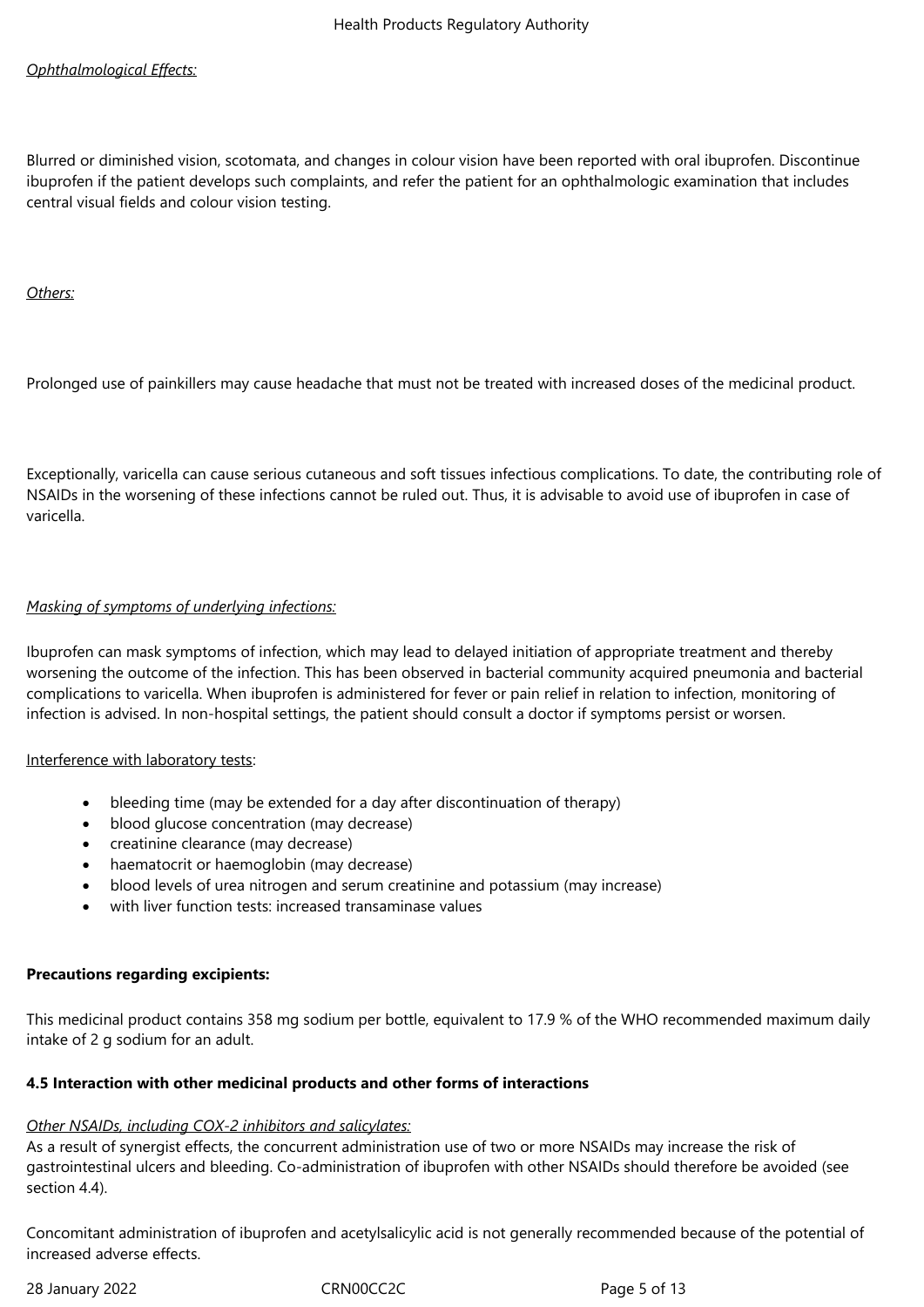Experimental data suggest that ibuprofen may competitively inhibit the effect of low dose acetylsalicylic acid on platelet aggregation when they are dosed concomitantly. Although there are uncertainties regarding extrapolation of these data to the clinical situation, the possibility that regular, long-term use of ibuprofen may reduce the cardioprotective effect of low-dose acetylsalicylic acid cannot be excluded. No clinically relevant effect is considered to be likely for occasional ibuprofen use (see section 5.1).

# *Lithium:*

Co-administration of ibuprofen with lithium-containing medicinal products can increase the serum level of lithium. Checking the serum lithium level is necessary.

# *Cardiac glycosides (Digoxin):*

NSAIDs may exacerbate cardiac failure, reduce glomerular filtration rate and increase plasma levels of cardiac glycosides. Monitoring of serum digoxin is recommended.

# *Phenytoin:*

Plasmatic levels of phenytoin may be increased in the concomitant treatment with ibuprofen and therefore the risk of toxicity may increase.

# *Antihypertensive (Diuretics, ACE inhibitors, betareceptor blocking medicines and angiotensin-II antagonists):*

Diuretics and ACE-inhibitors may increase the nephrotoxicity of NSAIDs. NSAIDs can reduce the effect of diuretics and other antihypertensive drugs, including ACE-inhibitors and beta-blockers. In patients with reduced kidney function (e.g. dehydrated patients or elderly patients with reduced kidney function) the concomitant use of an ACE inhibitor and angiotensin-II antagonists with a cyclo-oxygenase-inhibiting medicinal product can lead to further impairment of kidney function, and up to acute renal failure. This is usually reversible. Such combinations should therefore, only be used with caution, especially in elderly patients. Patients have to be instructed to drink sufficient liquid. Renal function should be measured after the start of concomitant therapy, and periodically thereafter.

The concomitant administration of ibuprofen and ACE-inhibitors may lead to hyperkalaemia.

# *Potassium sparing diuretics*

Concomitant use may cause hyperkalaemia (check of serum potassium is recommended).

# *Captopril*

Experimental studies indicate that ibuprofen counteracts the effect of captopril of increased sodium excretion.

# *Corticosteroids:*

Increased risk of gastrointestinal ulceration or bleeding (see section 4.4).

# *Anti-platelet agents (e.g. clopidogrel and ticlopidine) and selective serotonin reuptake inhibitors (SSRIs):*

Increased risk of gastrointestinal bleeding (see section 4.4). NSAIDs should not be combined with ticlopidine due to the risk of an additive effect in the inhibition of platelet function.

### *Methotrexate:*

NSAIDs inhibit the tubular secretion of methotrexate and certain metabolic interactions may occur resulting in decreased clearance of methotrexate. The administration of ibuprofen within 24 hours before or after administration of methotrexate may lead to an elevated concentration of methotrexate and an increase in its toxic effect. Therefore, concomitant use of NSAIDs and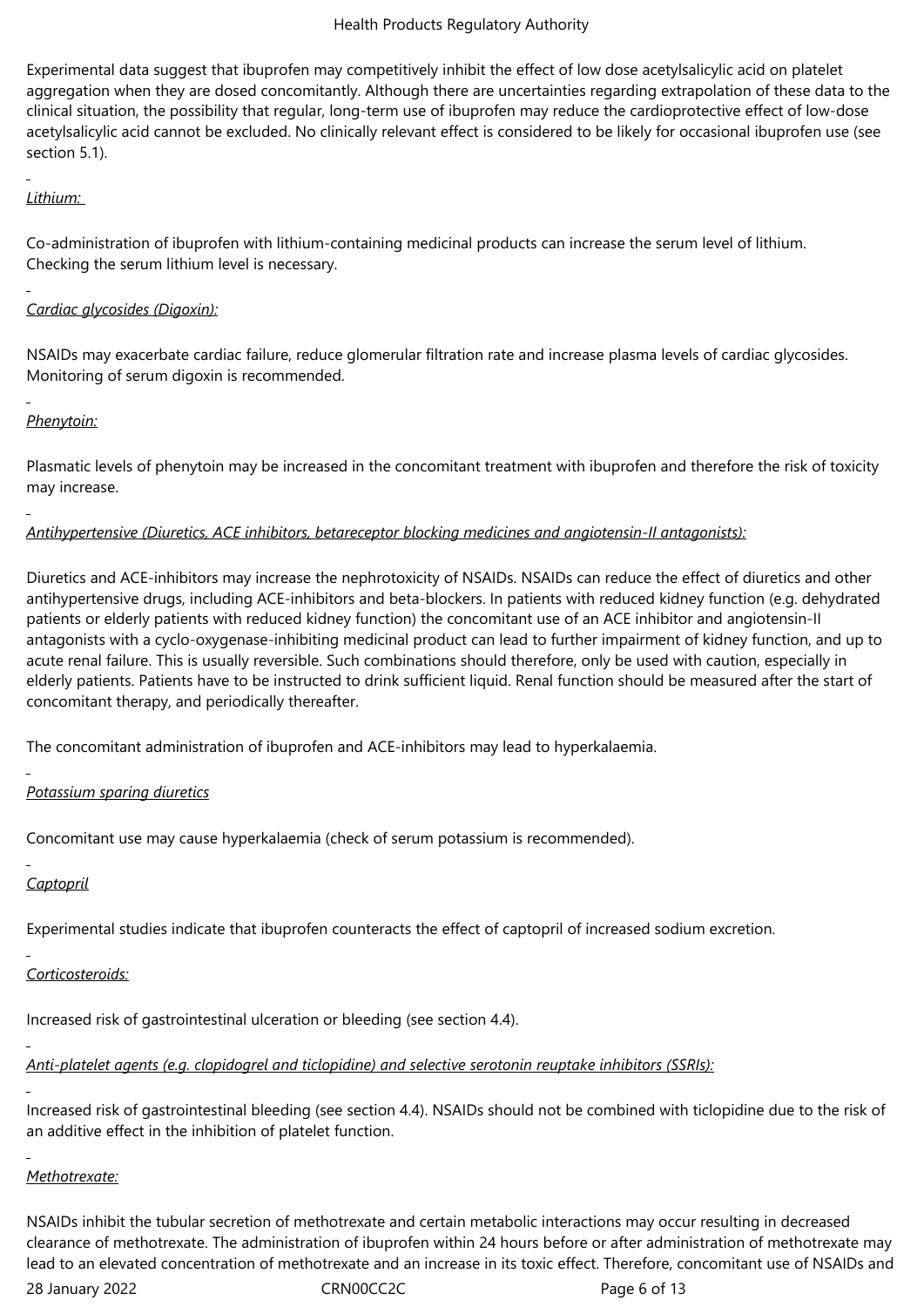high doses of methotrexate should be avoided. Also, the potential risk of interactions in low dose treatment with methotrexate should be considered, especially in patients with impaired renal function. In combined treatment, renal function should be monitored.

# *Ciclosporin:*

The risk of a kidney-damage by ciclosporin is increased by the concomitant administration of certain non-steroidal anti-inflammatory drugs. This effect cannot be ruled out for a combination of ciclosporin and ibuprofen either.

# *Anti-coagulants:*

NSAIDs may enhance the effect of anti-coagulants, such as warfarin (see section 4.4). In case of simultaneous treatment, monitoring of the coagulation state is recommended.

# *Sulphonylureas:*

NSAIDs can increase the hypoglycaemic effect of sulphonylureas. In the case of simultaneous treatment, monitoring of blood glucose levels is recommended.

# *Tacrolimus:*

Elevated risk of nephrotoxicity.

# *Zidovudine:*

There is evidence of an increased risk of haemarthrosis and haematomas in HIV positive haemophilia patients receiving concurrent treatment with zidovudine and ibuprofen. There may be an increased risk of haematoxicity during concomitant use of zidovudine and NSAIDs.

# *Probenecid and sulfinpyrazone*:

Medicinal products that contain probenecid or sulfinpyrazone may delay the excretion of ibuprofen.

# *Quinolone antibiotics:*

Animal data indicate that NSAIDs can increase the risk of convulsions associated with quinolone antibiotics. Patients taking NSAIDs and quinolones may have an increased risk of developing convulsions.

# *CYP2C9 Inhibitors:*

Concomitant administration of ibuprofen with CYP2C9 inhibitors may increase the exposure to ibuprofen (CYP2C9 substrate). In a study with voriconazole and fluconazole (CYP2C9 inhibitors), an increased S(+)-ibuprofen exposure by approximately 80 to 100% has been shown. Reduction of the ibuprofen dose should be considered when potent CYP2C9 inhibitors are administered concomitantly, particularly when high-dose ibuprofen is administered with either voriconazole or fluconazole.

# *Mifepristone:*

If NSAIDs are used within 8-12 days after the mifepristone administration, they may decrease the effect of mifepristone.

# *Alcohol*

The use of ibuprofen in individuals with chronic alcohol consumption (14-20 drinks/week or more) should be avoided due to increased risk of significant GI adverse effects, including bleeding.

# *Aminoglycosides:*

28 January 2022 CRN00CC2C Page 7 of 13 NSAIDs may decrease the excretion of aminoglycosides and increase their toxicity.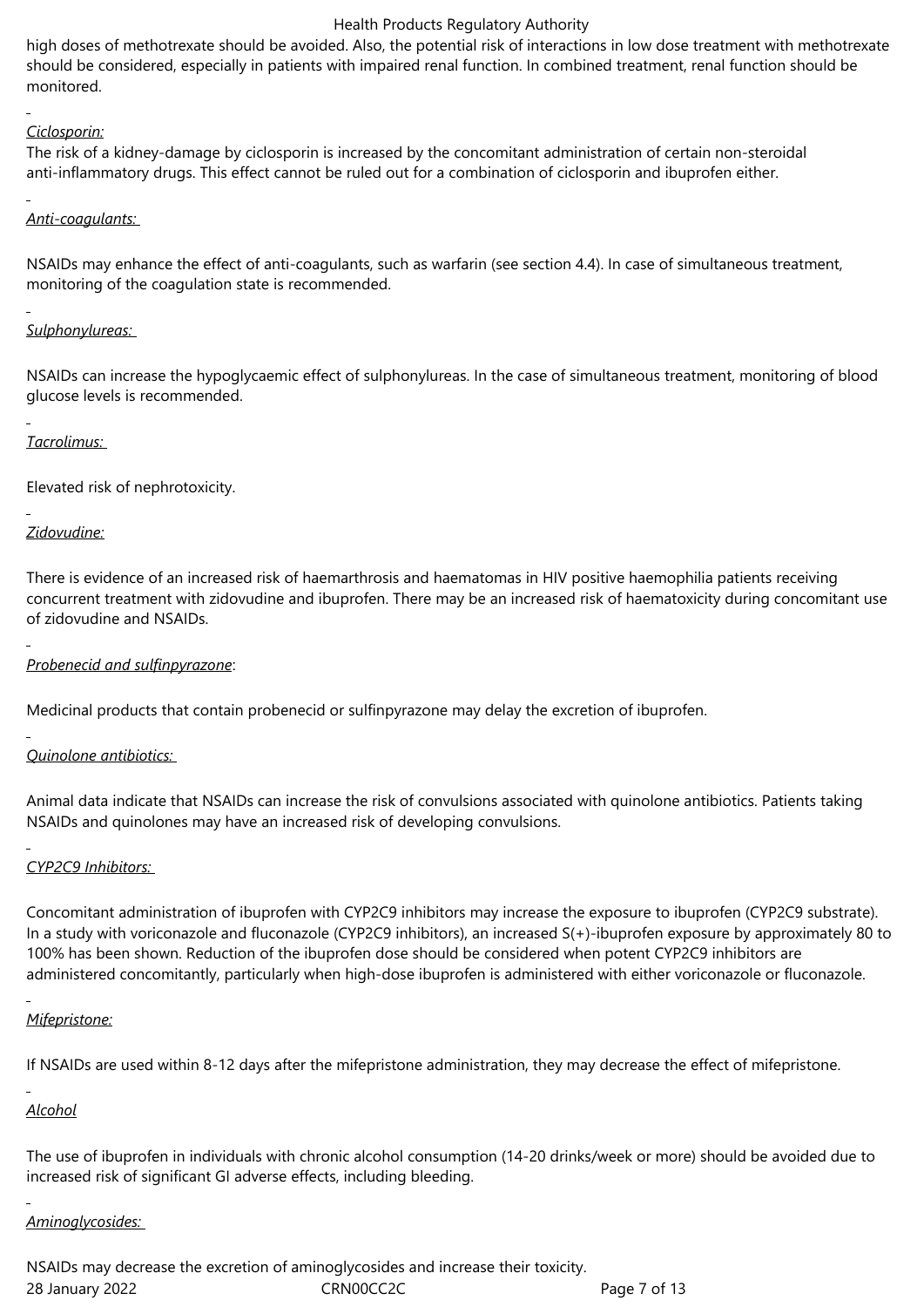# *Herbal extracts:*

Ginkgo biloba may potentiate the risk of bleeding with NSAIDs.

# **4.6 Fertility, pregnancy and lactation**

# *Pregnancy*:

Inhibition of prostaglandin synthesis may adversely affect the pregnancy and/or the embryo/foetal development. Data from epidemiological studies suggest an increased risk of miscarriage and of cardiac malformation and gastroschisis after use of a prostaglandin synthesis inhibitor in early pregnancy. The absolute risk for cardiovascular malformation was increased from less than 1%, up to approximately 1.5%. The risk is believed to increase with dose and duration of therapy.

In animals, administration of a prostaglandin synthesis inhibitor has been shown to result in increased pre- and post-implantation loss and embryo-foetal lethality. In addition, increased incidences of various malformations, including cardiovascular, have been reported in animals given a prostaglandin synthesis inhibitor during the organogenetic period (Section 5.3).

During the first and second trimester of pregnancy, ibuprofen should not be given unless clearly necessary. If ibuprofen is used by a woman attempting to conceive or during the first and second trimester of pregnancy, the dose should be kept as low and duration of treatment as short as possible.

During the third trimester of pregnancy, all prostaglandin synthesis inhibitors:

- may expose the foetus to:

- cardiopulmonary toxicity (with premature closure of the ductus arteriosus and pulmonary hypertension);
- renal dysfunction, which may progress to renal failure with oligohydramnios; may expose the mother and the neonate, at the end of the pregnancy, to:
- possible prolongation of bleeding time, an anti-aggregating effect which may occur even at very low doses;
- inhibition of uterine contractions resulting in delayed or prolonged labour.

Consequently, ibuprofen use is contraindicated during the third trimester of pregnancy (see section 4.3).

# *Breast-feeding*

Ibuprofen and its metabolites can pass in low concentrations into the breast milk. No harmful effects to infants are known to date, so for short-term treatment with lower doses interruption of breast-feeding would generally not be necessary, however it is recommended to interrupt breast feeding when using higher doses than 1200 mg daily or longer periods due to the potential to inhibit prostaglandin synthesis in the neonate.

# *Fertility*

There is some evidence that drugs which inhibit cyclo-oxygenase / prostaglandin synthesis may cause impairment of female fertility by an effect on ovulation. This is reversible on withdrawal of treatment.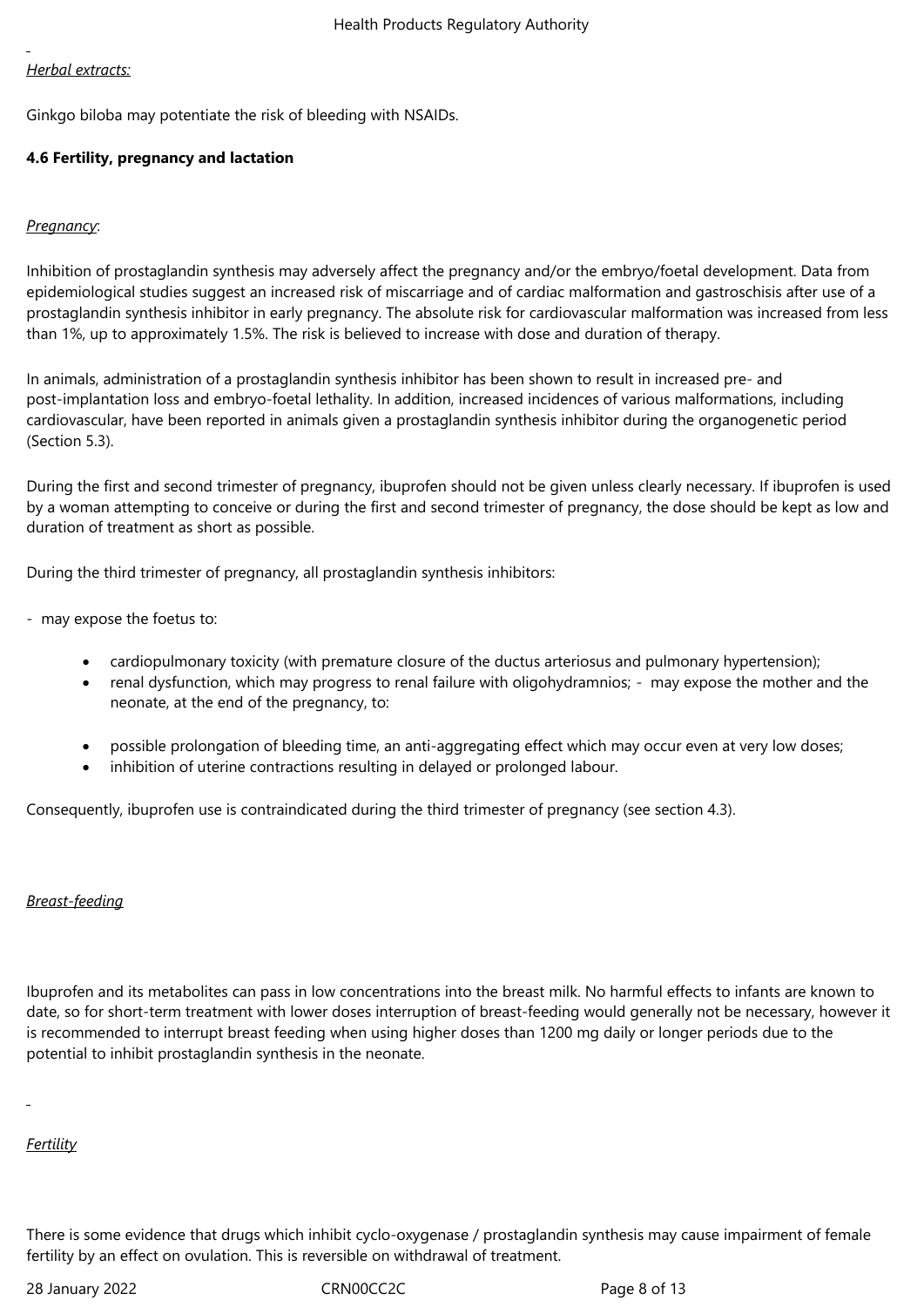### **4.7 Effects on ability to drive and use machines**

Ibuprofen, in single or short-term use, has no or negligible influence on the ability to drive and use machines. However, the occurrence of relevant undesirable effects such as fatigue and vertigo can impair reactivity, and the ability to drive a vehicle and/or use machines may be reduced. This particularly applies when combined with alcohol.

### **4.8 Undesirable effects**

The following frequencies are taken as a basis when evaluating undesirable effects:

Very common: ≥ 1/10 Common: ≥ 1/100 to < 1/10 Uncommon: ≥ 1/1,000 to < 1/100 Rare: ≥ 1/10,000 to < 1/1,000 Very rare: < 1/10,000 Not known: frequency cannot be estimated from the available data

The most commonly observed adverse events are gastrointestinal in nature. Peptic ulcers, perforation or GI bleeding, sometimes fatal, particularly in the elderly may occur (see section 4.4). Nausea, vomiting, diarrhoea, flatulence, constipation, dyspepsia, abdominal pain, melaena, haematemesis, ulcerative stomatitis, exacerbation of colitis and Crohn's disease (see section 4.4) have been reported following administration. Less frequently, gastritis has been observed. Particularly the risk of gastrointestinal bleeding occurring is dependent on the dose range and the duration of use.

Very rarely have been reported severe hypersensitivity reactions (including infusion site reactions, anaphylactic shock) and serious cutaneous adverse reactions such as bullous reactions including Stevens-Johnson syndrome and toxic epidermal necrolysis (Lyell's syndrome), erythema multiforme and alopecia.

Exacerbation of infection-related inflammations (e.g. development of necrotising fasciitis) coinciding with the use of non-steroidal anti-inflammatory drugs has been described. This is possibly associated with the mechanism of action of the non-steroidal anti-inflammatory drugs.

Photosensitivity, allergic vasculitis and, in exceptional cases, severe skin infections and soft-tissue complications may occur during a varicella infection (see section 4.4).

Oedema, hypertension and cardiac failure have been reported in association with NSAID treatment.

Clinical studies suggest that use of ibuprofen, particularly at a high dose (2400 mg/day) may be associated with a small increased risk of arterial thrombotic events (for example myocardial infarction or stroke) (see section 4.4).

| Infections and infestations          | Very rare | Exacerbation of infection-related inflammations (e.g.<br>development necrotising fasciitis) coinciding with the<br>use of non-steroidal anti-inflammatory drugs has been<br>described. This is possibly associated with the<br>mechanism of action of the non-steroidal<br>anti-inflammatory drugs. |
|--------------------------------------|-----------|-----------------------------------------------------------------------------------------------------------------------------------------------------------------------------------------------------------------------------------------------------------------------------------------------------|
| Blood and lymphatic system disorders | Very rare | Disturbances to blood formation (anaemia,<br>agranulocytosis, leukopenia, thrombocytopenia, and<br>pancytopenia,). First symptoms are: fever, sore throat,<br>superficial mouth wounds, influenza-like complaints,<br>severe lassitude, nosebleeds and skin bleeding.                               |
| Immune system disorders              | Uncommon  | Hypersensitivity reactions with skin rashes and itching,<br>as well as asthma attacks (possibly with drop in blood<br>pressure)                                                                                                                                                                     |
|                                      | Very rare | Systemic lupus erythematosus, severe hypersensitivity<br>reactions, faceoedema, swelling of the tongue, swelling<br>of the internal larynx with constriction of the airways,<br>difficulty breathing, palpitations, hypotension and<br>life-threatening shock).                                     |
| 28 January 2022                      | CRN00CC2C | Page 9 of 13                                                                                                                                                                                                                                                                                        |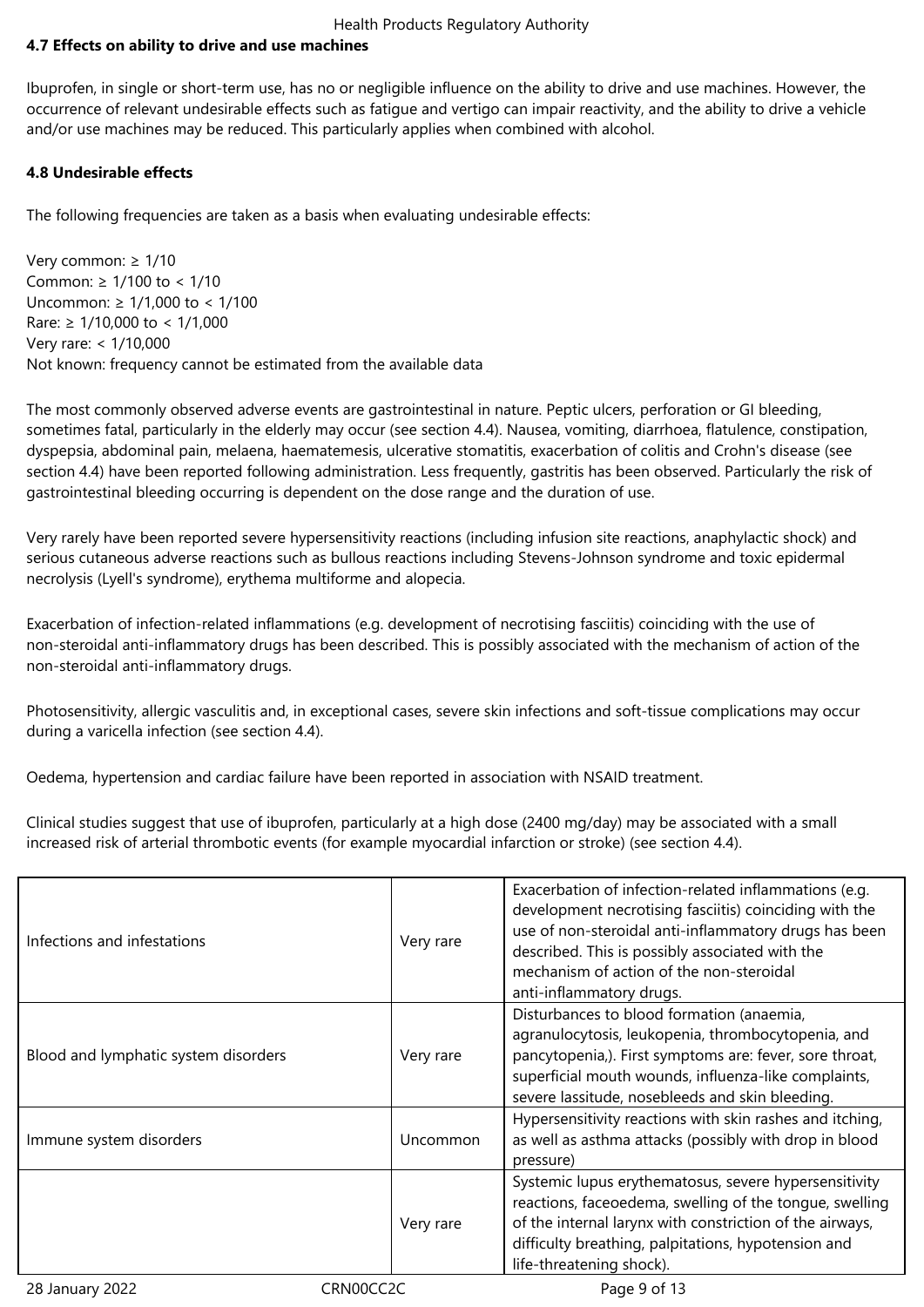Health Products Regulatory Authority

| Psychiatric disorders                                | Uncommon    | Anxiety, restlessness                                                                                                                                                         |
|------------------------------------------------------|-------------|-------------------------------------------------------------------------------------------------------------------------------------------------------------------------------|
|                                                      | Rare        | Psychotic reactions, nervousness, irritability, confusion                                                                                                                     |
|                                                      |             | or disorientation and depression                                                                                                                                              |
| Nervous System disorders                             | Very common | Fatigue or sleeplessness, headache, dizziness                                                                                                                                 |
|                                                      | Uncommon    | Insomnia, agitation, irritability or tiredness                                                                                                                                |
|                                                      |             | Aseptic meningitis (stiff neck, headache, nausea,                                                                                                                             |
|                                                      | Very rare   | vomiting, fever or confusion).                                                                                                                                                |
|                                                      |             | Patients with autoimmune disorders (SLE, mixed                                                                                                                                |
|                                                      |             | connective-tissue disease) appear to be predisposed.                                                                                                                          |
| Eye disorders                                        | Uncommon    | Visual disturbances                                                                                                                                                           |
|                                                      | Rare        | Reversible toxic amblyopia                                                                                                                                                    |
| Ear and labyrinth disorders                          | Common      | Vertigo                                                                                                                                                                       |
|                                                      | Uncommon    | Tinnitus                                                                                                                                                                      |
|                                                      | Rare        | Hearing disorders                                                                                                                                                             |
| Cardiac disorders                                    | Very rare   | Palpitations, heart failure, myocardial infarction                                                                                                                            |
| Vascular disorders                                   | Very rare   | Arterial hypertension                                                                                                                                                         |
| Respiratory, thoracic and mediastinal disorders      | Very rare   | Asthma, bronchospasm, dyspnoea and wheezing                                                                                                                                   |
| Gastrointestinal disorders                           | Very common | Pyrosis, abdominal pain, nausea, vomiting, flatulence,<br>diarrhoea, constipation and slight gastro-intestinal<br>blood losses that may cause anaemia in exceptional<br>cases |
|                                                      | Common      | Gastrointestinal ulcers, potentially with bleeding and<br>perforation. Ulcerative stomatitis, exacerbation of colitis<br>and Crohn's disease                                  |
|                                                      | Uncommon    | Gastritis                                                                                                                                                                     |
|                                                      |             | Oesophageal stenosis, exacerbation of diverticular                                                                                                                            |
|                                                      | Rare        | disease, unspecific haemorrhagic colitis.<br>If gastrointestinal bleeding occurs could cause anemia                                                                           |
|                                                      |             | and haematemesis                                                                                                                                                              |
|                                                      | Very rare   | Oesophagitis, pancreatitis, formation of intestinal,<br>diaphragm-like strictures                                                                                             |
| Hepatobiliary disorders                              | Rare        | Jaundice, hepatic dysfunction, hepatic damage,                                                                                                                                |
|                                                      |             | particularly in long-term therapy, acute hepatitis                                                                                                                            |
|                                                      | Not known   | Hepatic insufficiency                                                                                                                                                         |
| Skin and subcutaneous tissue disorders               | Common      | Skin eruption                                                                                                                                                                 |
|                                                      |             |                                                                                                                                                                               |
|                                                      | Uncommon    | Urticaria, pruritus, purpura (including allergic purpura),<br>skin rash                                                                                                       |
|                                                      |             | Bullous reactions including Stevens-Johnson syndrome                                                                                                                          |
|                                                      |             | and toxic epidermal necrolysis (Lyell's syndrome),                                                                                                                            |
|                                                      |             | erythema multiforme alopecia.                                                                                                                                                 |
|                                                      | Very rare   | Photosensitivity reactions and allergic vasculitis. In                                                                                                                        |
|                                                      |             | exceptional cases, severe skin infections and soft-tissue                                                                                                                     |
|                                                      |             | complications in varicella infection (see also "Infections                                                                                                                    |
|                                                      |             | and infestations")                                                                                                                                                            |
|                                                      |             | Drug reaction with eosinophilia and systemic symptoms                                                                                                                         |
|                                                      | Not known   | (DRESS syndrome).                                                                                                                                                             |
|                                                      |             | Acute generalised exanthematous pustulosis (AGEP)                                                                                                                             |
| Musculoskeletal and connective tissue disorders      | Rare        | Stiff neck                                                                                                                                                                    |
|                                                      |             | Reduced urinary excretion and formation of oedemas,                                                                                                                           |
|                                                      | Uncommon    | particularly in patients with arterial hypertension or                                                                                                                        |
| Renal and urinary disorders                          |             | renal insufficiency, nephrotic syndrome, interstitial                                                                                                                         |
|                                                      |             | nephritis that may be accompanied by acute renal                                                                                                                              |
|                                                      |             | insufficiency.                                                                                                                                                                |
|                                                      |             | Renal tissue damage (papillary necrosis), particularly in                                                                                                                     |
|                                                      | Rare        | long-term therapy, increased serum uric acid                                                                                                                                  |
|                                                      |             | concentration in the blood                                                                                                                                                    |
| General disorders and administration site conditions | Common      | Pain and burning sensation in the administration site                                                                                                                         |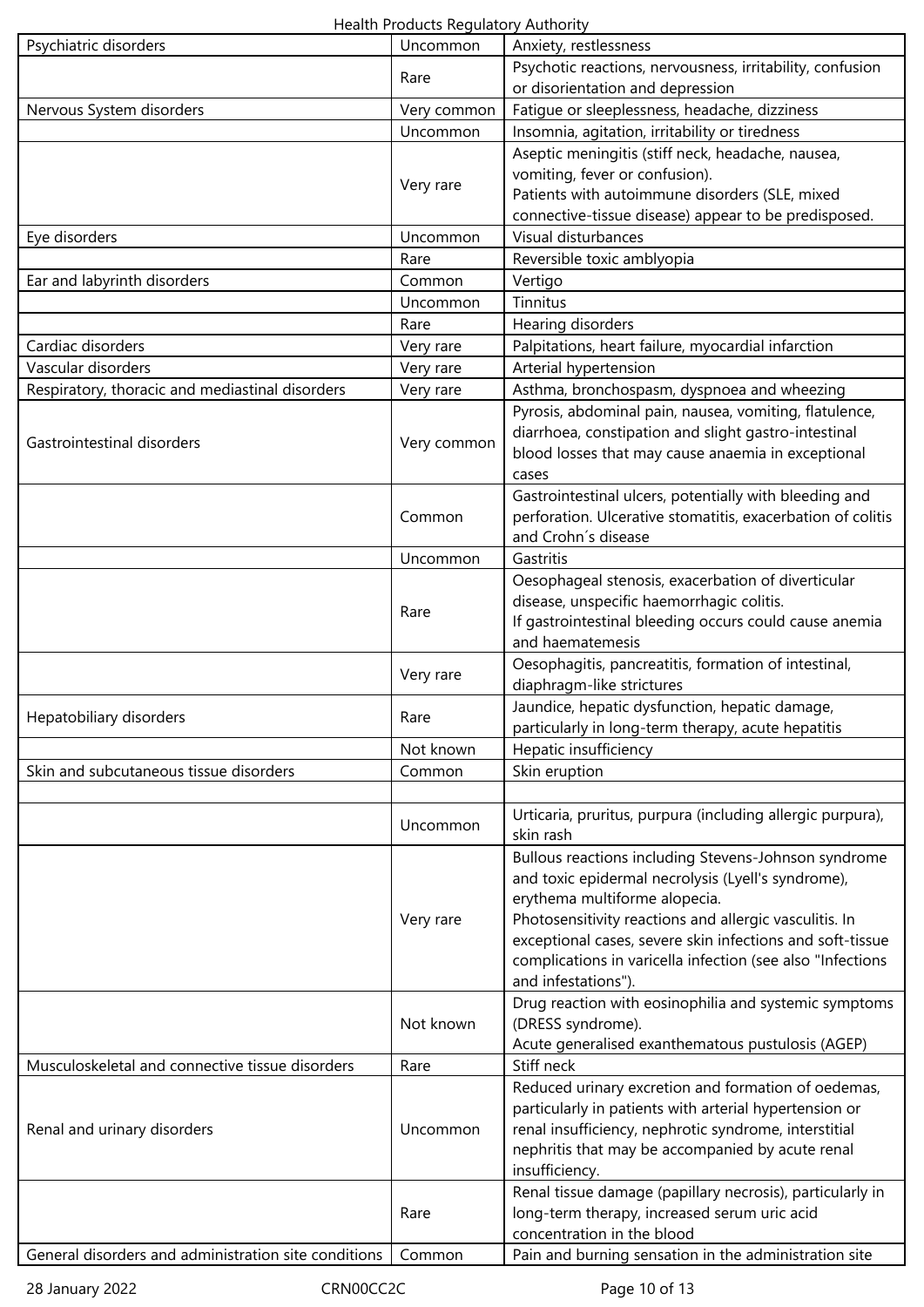### Reporting of suspected adverse reactions

Reporting suspected adverse reactions after authorisation of the medicinal product is important. It allows continued monitoring of the benefit/risk balance of the medicinal product. Healthcare professionals are asked to report any suspected adverse reactions via HPRA Pharmacovigilance, Earlsfort Terrace, IRL - Dublin 2; Tel: +353 1 6764971; Fax: +353 1 6762517. Website: www.hpra.ie; e-mail: medsafety@hpra.ie

### **4.9 Overdose**

### *Sympto[ms](http://www.hpra.ie/)*

Central nervous system disturbances include headache, confusion, nystagmus, tinnitus, dizziness, light-headedness, unconsciousness, convulsions (mainly in children) and ataxia, as well as abdominal pain, nausea and vomiting, may occur as symptoms of an overdose. In addition, gastrointestinal bleeding, as well as functional disturbances of the liver and kidneys, is possible. There may furthermore be hypotension, hyperkalaemia, hypothermia, respiratory depression and cyanosis.

In serious poisoning, metabolic acidosis may occur.

### *Treatment*

Treatment is symptomatic and there is no specific antidote.

The therapeutic possibilities for treatment of intoxication are dictated by the extent, level and clinical symptoms according to the common intensive care practices.

### **5 PHARMACOLOGICAL PROPERTIES**

### **5.1 Pharmacodynamic properties**

Pharmacotherapeutic group: *Antiinflammatory and antirheumatic products, non-steroids. Propionic acid derivatives. Ibuprofen*

### ATC code: *M01AE01*

Ibuprofen is a non-steroidal anti-inflammatory drug that, in conventional animal-experiment inflammation models, has proven to be effective, probably through prostaglandin synthesis inhibition. In humans, ibuprofen has an antipyretic effect, reduces inflammatory-related pain and swelling. Furthermore, ibuprofen reversibly inhibits ADP- and collagen-induced platelet aggregation.

Experimental data suggest that ibuprofen may competitively inhibit the effect of low dose acetylsalicylic acid on platelet aggregation when they are dosed concomitantly. Some pharmacodynamic studies show that when single doses of ibuprofen 400 mg were taken within 8 h before or within 30 min after immediate release acetylsalicylic acid dosing (81 mg), a decreased effect of acetylsalicylic acid on the formation of thromboxane or platelet aggregation occurred. Although there are uncertainties regarding extrapolation of these data to the clinical situation, the possibility that regular, long-term use of ibuprofen may reduce the cardioprotective effect of low-dose acetylsalicylic acid cannot be excluded. No clinically relevant effect is considered to be likely for occasional ibuprofen use (see section 4.5).

### **5.2 Pharmacokinetic properties**

### Absorption

Ibuprofen B. Braun is administered intravenously, therefore there is no absorption process and bioavailability of ibuprofen is 100%.

After intravenous administration of ibuprofen in humans, the maximum concentration (Cmax) of S- enantiomer (active) and R-enantiomer is reached at approximately 40 minutes, with a rate of infusion of 30 minutes.

### Distribution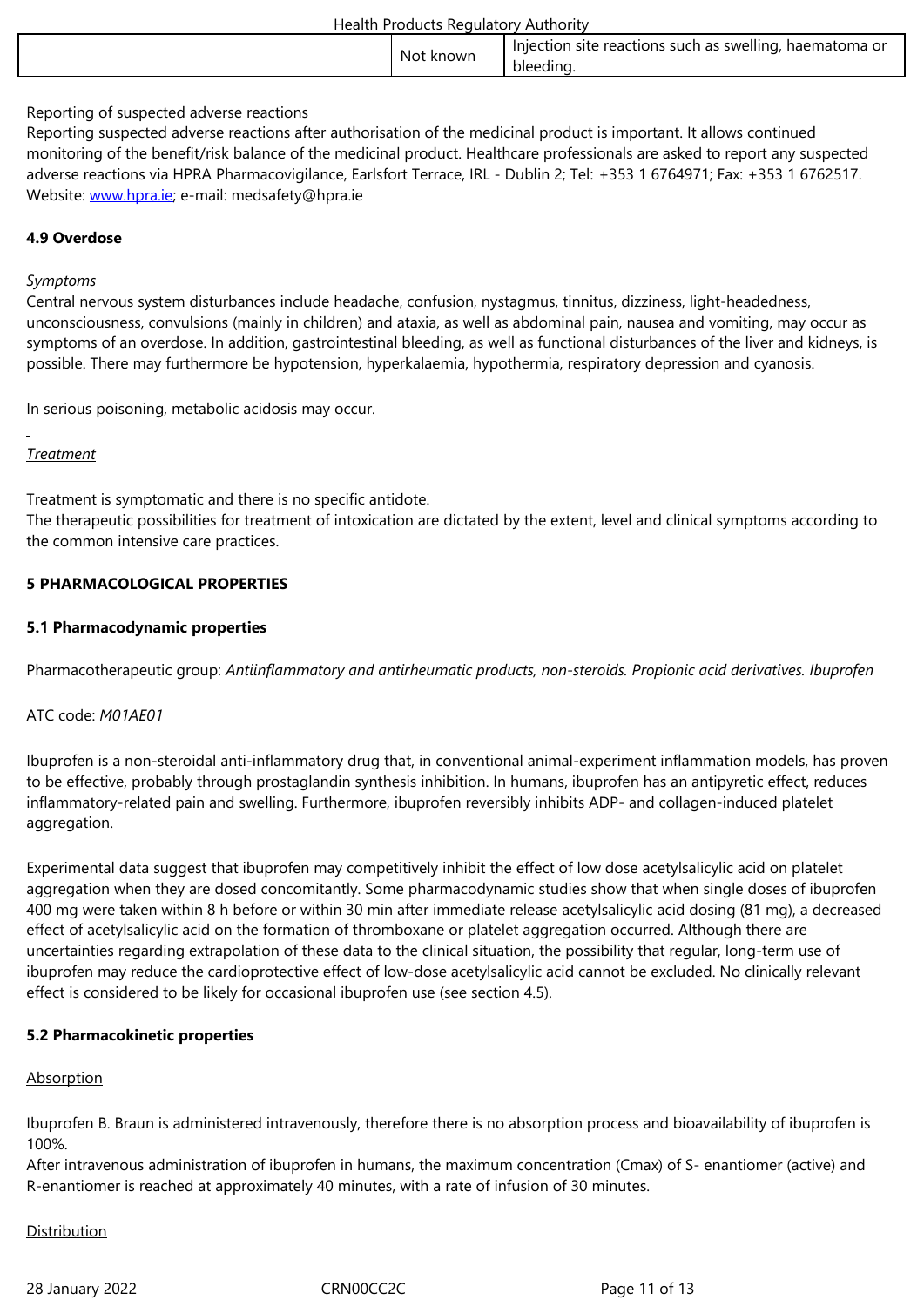Health Products Regulatory Authority The estimated volume of distribution is 0.11 to 0.21 L / kg. Ibuprofen is extensively bound to plasma proteins, primarily albumin.

### Biotransformation

Ibuprofen is metabolised in the liver into two inactive metabolites, and these together with unmetabolised ibuprofen, are excreted by the kidney either as such or as conjugates.

After an oral application, ibuprofen is already partly absorbed in the stomach and then completely in the small intestine. Following hepatic metabolisation (hydroxylation, carboxylation), the pharmacologically inactive metabolites are completely eliminated, mainly renally (90 %), but also with the bile.

#### Elimination

Excretion by the kidney is rapid and complete. The elimination half-life is about 2 hours.

### Linearity / non-linearity

Ibuprofen shows linearity in the area under the curve of plasma concentration-time after a single administration of ibuprofen (in a range of 200‑800 mg).

### Pharmacokinetic / pharmacodynamic relationship(s)

There is a correlation between plasma levels of ibuprofen, its pharmacodynamic properties and overall safety profile. Ibuprofen pharmacokinetics is stereoselective after intravenous and oral administration. The mechanism of action and pharmacology of intravenous ibuprofen do not differ from the mechanism of oral ibuprofen.

### *Renal impairment*

For patients with mild renal impairment, increased unbound (S)-ibuprofen, higher AUC values for (S)-ibuprofen and increased enantiomeric AUC (S/R) ratios have been reported compared with healthy controls.

In end-stage renal disease patients receiving dialysis the mean free fraction of ibuprofen was about 3% compared with about 1% in healthy volunteers. Severe impairment of renal function may result in accumulation of ibuprofen metabolites. The significance of this effect is unknown. The metabolites can be removed by haemodialysis (see sections 4.3 and 4.4).

# *Hepatic impairment*

In cirrhotic patients with moderate hepatic impairment (Child Pugh's score 6-10) treated with racemic ibuprofen an average 2-fold prolongation of the half-life was observed and the enantiomeric AUC ratio (S/R) was significantly lower compared to healthy controls, suggesting an impairment of metabolic inversionof (R)-ibuprofen to the active (S)-enantiomer (see sections 4.3 and 4.4).

### **5.3 Preclinical safety data**

The subchronic and chronic toxicity of ibuprofen in animal trials showed up mainly in the form of lesions and ulcers in the gastrointestinal tract. In vitro and in vivo studies gave no clinically relevant evidence of the mutagenic potential of ibuprofen. In studies in rats and mice no evidence of carcinogenic effects of ibuprofen was found.

Ibuprofen led to an inhibition of ovulation in rabbits and impaired implantation in various animal species (rabbit, rat, mouse). Experimental studies in rats and rabbits have shown that ibuprofen crosses the placenta. Following the administration of maternotoxic doses, an increased incidence of malformations (ventricular septal defects) occurred in the offspring of rats.

### **6 PHARMACEUTICAL PARTICULARS**

28 January 2022 CRN00CC2C Page 12 of 13